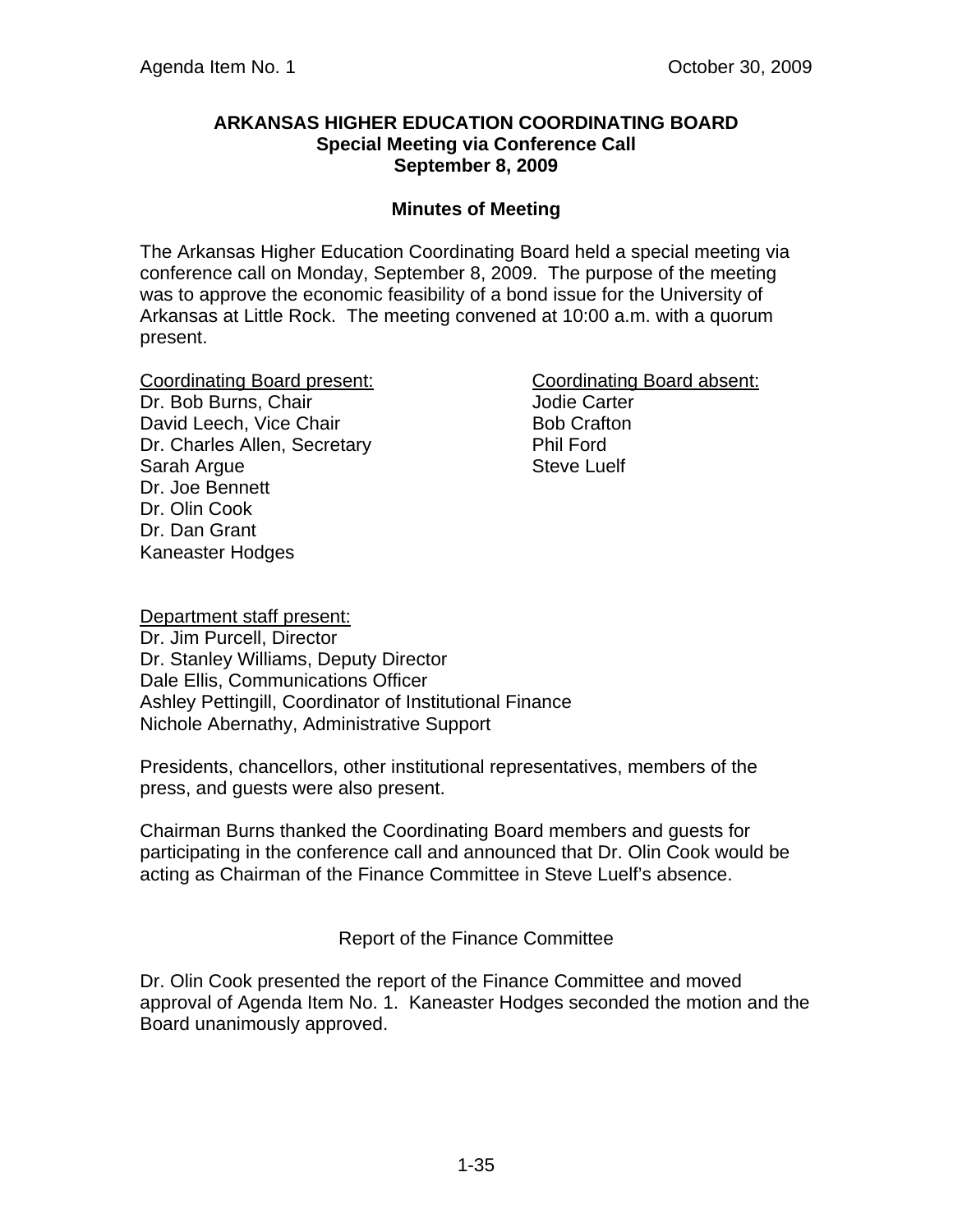## Agenda Item No. 1 Economic Feasibility of Bond Issue University of Arkansas at Little Rock

University of Arkansas at Little Rock (UALR) requests approval of the economic feasibility of plans to issue bonds totaling approximately \$34.75 million with a term of up to 20 years with an estimated annual interest rate of 5.5 percent. The University of Arkansas Board of Trustees approved this bond financing at its meeting on September 4, 2009.

The E & G issue will be approximately \$34.75 million with annual debt service of \$2,552,000. Proceeds from the bond issue will be used for educational & general (E&G) purposes to acquire, construct, and equip a variety of capital improvements at UALR, including (i) completion of the Engineering and Information Technology Building, (ii) elevator upgrades; (iii) renovations to the Stella Boyle Smith Concert Hall, (iv) construction of a Nanotechnology Sciences Center, (v) construction of a Student Services One-Stop Center, (vi) renovation of an existing building for Health and Wellness Academic Programs, and (vii) construction of other capital improvements and the acquisition of various equipment items for the campus. Coordinating Board policy regarding debt service provides that a maximum of 25 percent of net tuition and fee revenue may be pledged to educational and general debt service. Net tuition and fee revenue is the gross tuition and fee revenue less unrestricted educational and general scholarship expenditures.

The institution plans to dedicate a portion of its facilities fee to facilities maintenance in future years and will also dedicate monies from its unrestricted education and general fund for maintenance costs.

**RESOLVED,** That the Arkansas Higher Education Coordinating Board considers economically feasible plans for the University of Arkansas at Little Rock (UALR) to issue bonds for approximately \$34.75 million with a term of 20 years at an estimated annual interest rate of 5.5 percent to acquire, construct, and equip a variety of capital improvements at UALR, including (i) completion of the Engineering and Information Technology Building, (ii) elevator upgrades; (iii) renovations to the Stella Boyle Smith Concert Hall, (iv) construction of a Nanotechnology Sciences Center, (v) construction of a Student Services One-Stop Center, (vi) renovation of an existing building for Health and Wellness Academic Programs, and (vii) construction of other capital improvements and the acquisition of various equipment items for the campus.